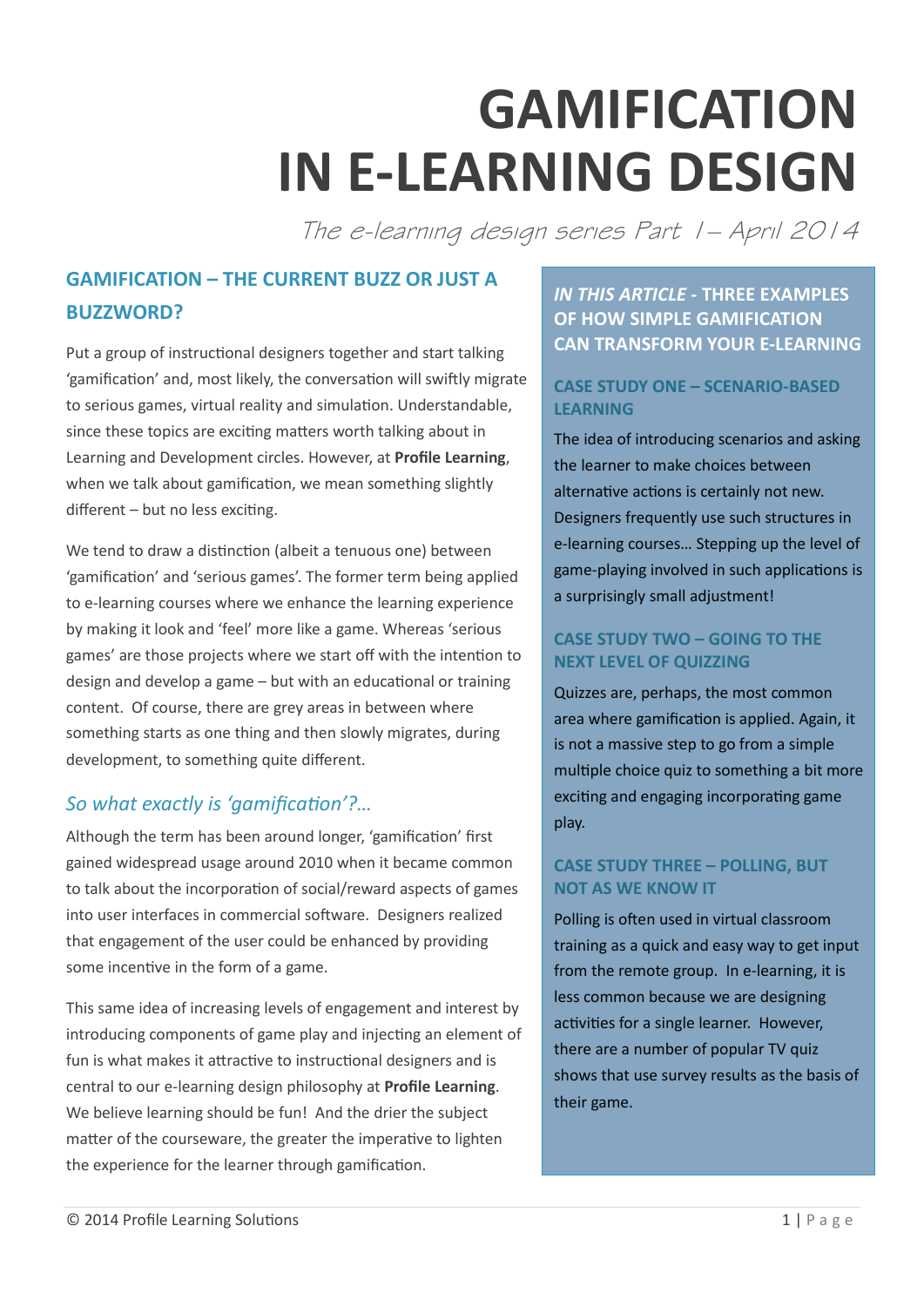The challenge, until recently, has been that, to develop any sort of game required some heavy duty coding skills and substantial development time – and hence budget. 'Gaming' in e-learning has been the exclusive domain of a few sectors where the operational advantages have justified the very high development costs. The rest of us were broadly confined to 'page-turning' e-learning content with a few polls, multiple choice quizzes with the odd 'drag and drop' exercise being the only thing that looked, even remotely, game-like.

But all this has changed. The latest rapid development tools from suppliers such as Adobe and Articulate are more than capable of building game-like scenarios and providing simple animation tools sufficient to build on-screen games. OK, the finished product isn't going to rival 'Grand Theft Auto' or 'World of Warcraft' in terms of computer generated graphics and animation, but that doesn't detract from its value. And let's remember, some of the most compelling computer games in the history of the industry have been the simplest. I spent many mindless hours of my youth shooting at rather primitively drawn alien invaders of the earth - and as for catapulting birds at pigs – well, you get my point.

*Adobe and Articulate are more than capable of building gamelike scenarios and providing simple animation tools sufficient to build on-screen games."*

## **CASE STUDY ONE – SCENARIO-BASED LEARNING**

A recent Customer Service course implemented for one of our clients illustrates the point well. The designer devised a series of customer situations in which the learner needs to choose between three or four alternative actions. They then receive feedback on each choice they made – fairly straightforward.



Immediately you can see how the principles of gamification outlined below have been applied in this example. The end result – an extremely successful and popular training course now translated and rolled out across at least a dozen countries within the group.

The twist was that the learner receives a points score based on the choices they make and a cumulative score maintained throughout. More precisely, each action has an impact on (a) Customer Satisfaction (b) Time Spent and (c) Cost. Running the Customer Satisfaction score down to zero means the learner loses a 'life'. Losing three 'lives' required the learner to reset and start again.

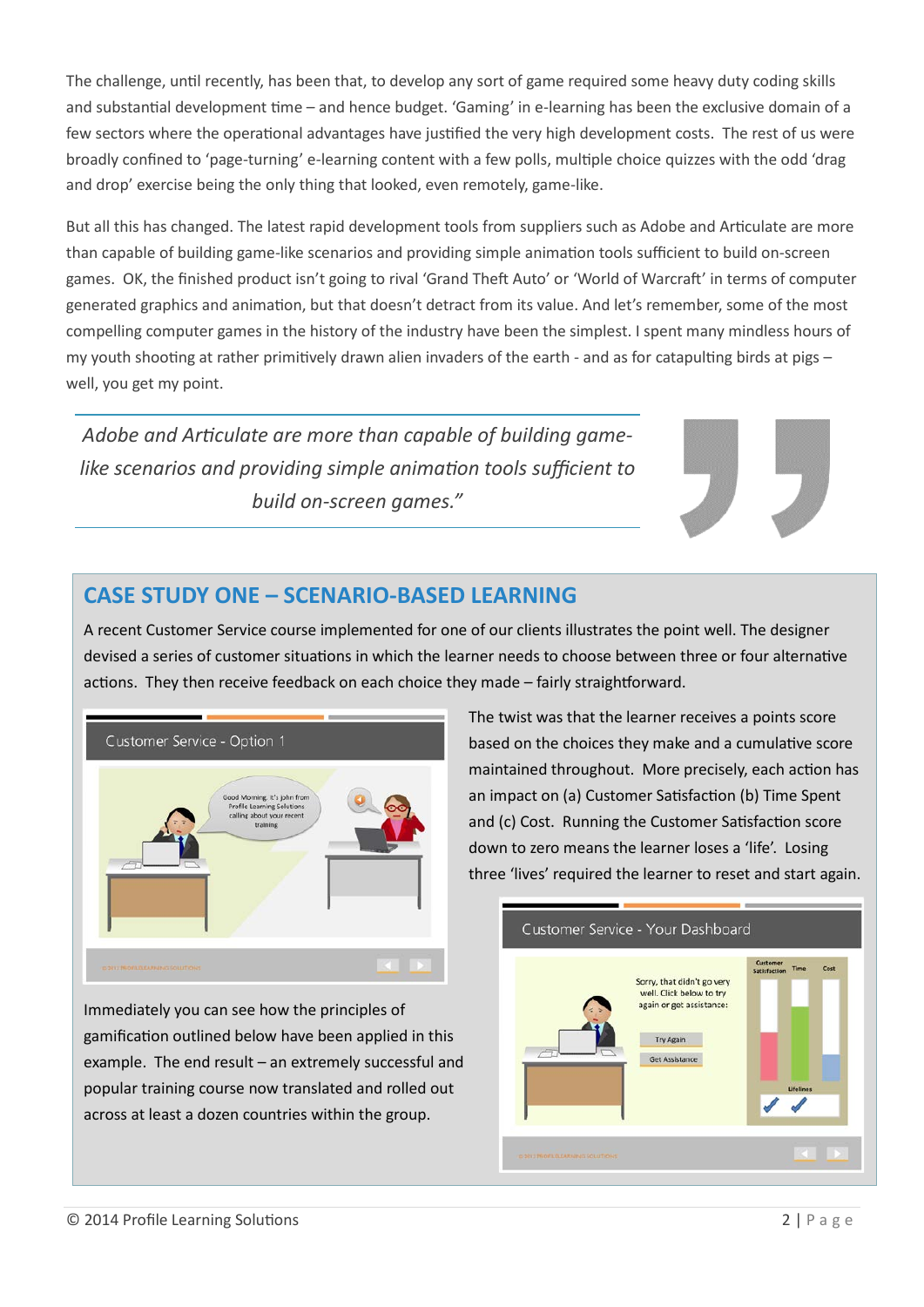**Gamification** is a major step forward in elearning design justifiably attracting the interest of instructional designers. So what exactly is it? What are the key ingredients?

## Wikipedia

*"Gamification techniques strive to leverage people's natural desires for competition, achievement, status, self-expression, altruism, and closure."*

- **Competition** at the heart of gamification is some form of competition – setting learners tasks or challenges and providing rewards for successful completion.
- **Achievement** Rewards themselves provide a sense of achievement, but this can be enhanced by offering different levels of challenge, or by setting the tasks against a time limit or defining a target score. In this context, rewards seldom mean financial incentives. They may just be points, or a completion time, if the task is against the clock, or just a certificate for successful completion of the course.
- **Status** Wanting to know how well you did compared to others completing the same tasks is a natural reaction for many competitive learners and introducing embellishments such as a 'leader board' showing the best performances can add extra incentives for some learners.
- **Self-expression** It is important that there is sufficient control for the learner so they determine the strategy by which they achieve success. In this, gamification diverges from traditional approaches to e-learning. In a multiple choice quiz, for example, the learner is merely presented with the questions from which they choose the correct answer. Allowing the learner to choose questions from a variety of different levels allows the learner far more control over how they tackle the quiz.

# **CASE STUDY TWO – GOING TO THE NEXT LEVEL OF QUIZZING**

In our second example, which is similar to a number of activities we have incorporated into recent e-learning projects, a simple 'card game' strategy is used. As part of a safety training course, learners are required to be able to identify common international hazard signs. Whilst this could easily be done as a set of multiple choice questions, our design team decided to spice the quiz up a bit by running the quiz as a game against the clock.



Using a familiar quiz show format, the learner is presented with 10 cards. On the reverse of each card is a hazard sign. Clicking on a card turns the card and the learner must enter the name of the hazard to which the sign refers. A 60 second timer starts running down as soon as the first card is turned. After the 60 seconds is up, the learner is told their score.

*If you want to see this, and two other sample card games in practice, then follow the link below to the demonstration area of our web-site: [www.demo3.profilelearning.com](http://www.demo3.profilelearning.com/)*

- **Altruism** Altruism may not have a big part to play in the gamification of e-learning, although it is worth considering introducing a total 'team' score in some circumstances where you want to use peer pressure and promote the sense of 'doing well for the team'.
- **Closure** Of course, in all games there must be an end goal. Some end point that the game player will eventually arrive at. Getting to the level required or scoring the highest number of points is the compelling (and slightly addictive) part of computer gaming.